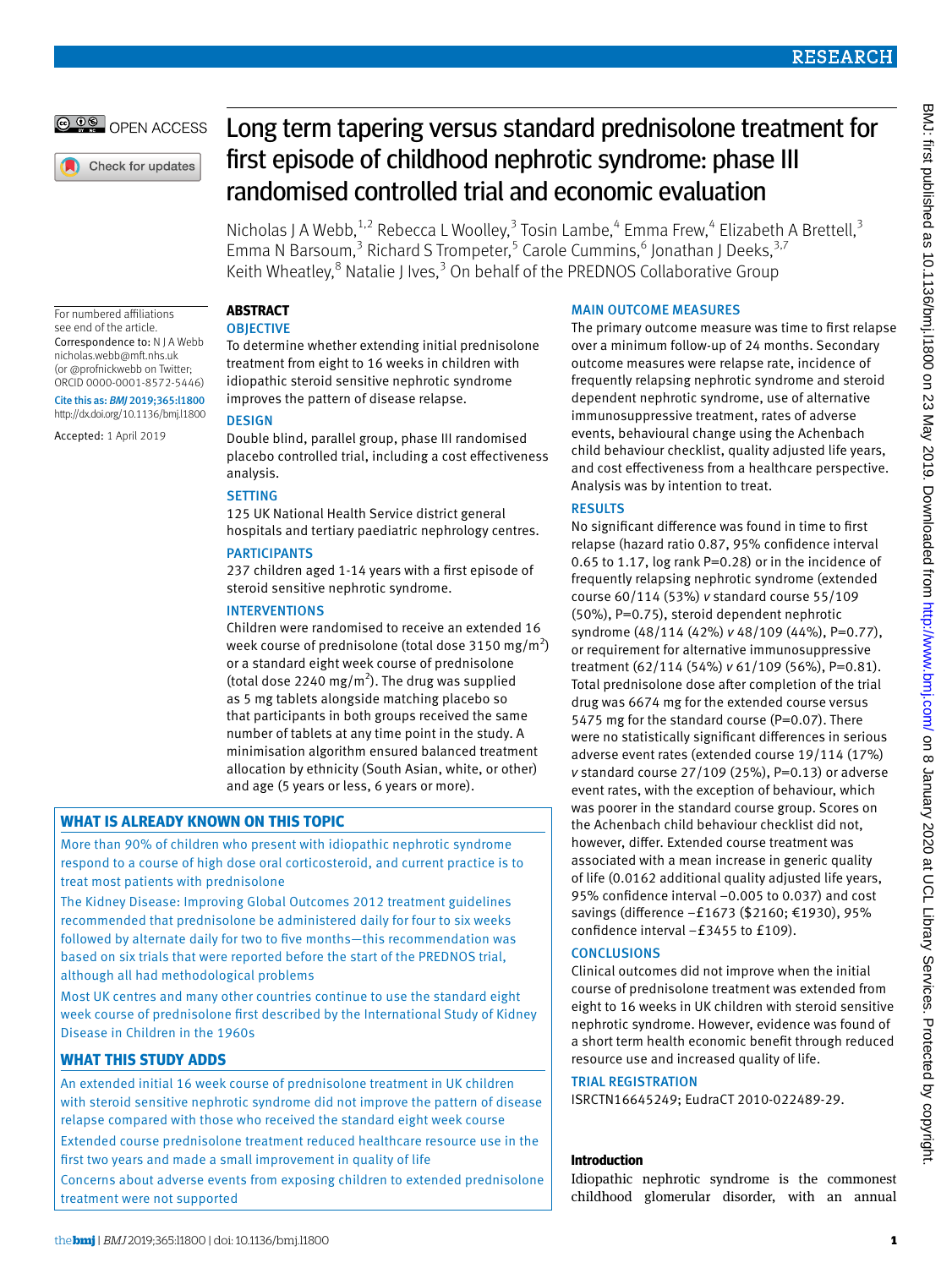incidence of two per 100000 children in the United Kingdom. Children present with the disease at a median age of 2-3 years, and it is twice as common in boys and four to six times more common in people of South Asian origin.<sup>1-4</sup>

More than 90% of children who present with idiopathic nephrotic syndrome respond to a course of high dose corticosteroid treatment, and current practice is to treat most patients empirically with prednisolone.5 6 Children who respond to treatment are given a diagnostic label of steroid sensitive nephrotic syndrome and generally have a good prognosis with a low incidence of end stage renal disease.

After initial successful treatment, around 80% of children with steroid sensitive nephrotic syndrome have disease relapses requiring further courses of high dose prednisolone. About 50% develop frequently relapsing nephrotic syndrome (two or more relapses within six months of presentation or four relapses within any 12 months) or steroid dependent nephrotic syndrome (relapse while receiving prednisolone or within 14 days of stopping the drug).<sup>7</sup> Relapses and further high dose prednisolone treatment are associated with substantial morbidity.8 When complications develop or are anticipated after repeated courses of corticosteroids, alternative immunosuppressive treatment is indicated, such as levamisole, cyclophosphamide, ciclosporin, tacrolimus, mycophenolate mofetil, or rituximab.

The best initial prednisolone regimen for children presenting with steroid sensitive nephrotic syndrome remains unknown. The eight week course first described in the 1960s by the International Study of Kidney Disease in Children (prednisolone 60 mg/m<sup>2</sup> for four weeks then 40  $mg/m^2$  on alternate days for four weeks) continues to be used in most UK centres and in many other countries. However, systematic review data suggest that a more intensive initial treatment course improves clinical outcomes.<sup>9</sup> When the prednisolone in nephrotic syndrome (PREDNOS) trial started, six randomised controlled trials had compared the eight week course with a range of different prednisolone regimens of three months or longer.10-15 A 2005 Cochrane review concluded that prednisolone treatment of three months or longer statistically significantly reduced the rate of relapse at 12-24 months and the rate of frequently relapsing nephrotic syndrome.16 The Kidney Disease: Improving Global Outcomes guidelines published in 2012 supported the conclusions of this Cochrane review. These guidelines recommended daily prednisolone treatment of 60 mg/m<sup>2</sup> or 2 mg/kg for four to six weeks followed by 40 mg/ $m^2$  or 1.5 mg/kg on alternate days and continued for two to five months, with tapering of the dose.<sup>17</sup> Despite these recommendations, several methodological concerns relating to these six studies have resulted in the continued use of the eight week course in the UK and elsewhere.

We conducted the PREDNOS trial to compare this eight week course with a longer 16 week course in UK children. The study design was optimised to overcome the methodological concerns relating to previous studies. We first performed an external pilot study over a year that included 55 participants. This pilot study helped us to develop the design of the main trial and found that participants of different ethnicities could be recruited in district hospitals and tertiary nephrology centres. The primary objective of the main trial was to determine whether an initial 16 week extended course of prednisolone treatment increased the time to first relapse in children with steroid sensitive nephrotic syndrome compared with the eight week standard course. Secondary objectives were to determine whether the extended course reduced the relapse rate, the proportion of participants who developed frequently relapsing nephrotic syndrome or steroid dependent nephrotic syndrome, and the requirement for second and third line immunosuppressive agents. Additionally, we considered whether the extended course was associated with an increased incidence of corticosteroid related adverse events, including behavioural problems. We also performed a cost effectiveness analysis by comparing costs and quality adjusted life years for the two regimens, and the methods and results are reported in supplementary appendices 1, 3, and 4.

#### **Methods**

#### **Participants**

We performed this double blind, placebo controlled, randomised controlled trial across 125 UK National Health Service district general hospitals and tertiary paediatric nephrology centres. Children aged 1-14 years with a first episode of idiopathic nephrotic syndrome were eligible to participate if they had a first morning urine protein to creatinine ratio or albumin to creatinine ratio greater than 200 mg/mmol; had a serum or plasma albumin level less than 25 g/L; had not previously received treatment with corticosteroids, immunosuppressive or cytotoxic drugs for any form of renal disease; and had no evidence of underlying systemic disorder or use of drugs known to be associated with nephrotic syndrome. We excluded children with histological changes other than minimal change glomerulonephritis (when renal biopsy had been performed), history of poor adherence to treatment, or a known allergy to prednisolone.

#### Interventions and randomisation

Potential participants started prednisolone 60 mg/ m2 daily for four weeks in accordance with routine clinical practice. Trial recruitment and randomisation took place when the children were thought to be corticosteroid sensitive (three consecutive days of zero or trace proteinuria on Albustix test; generally between 14 and 21 days after start of prednisolone treatment). We obtained fully informed written consent from the parents or guardians and assent from children when age appropriate. We then performed randomisation online through a secure 24 hour internet based randomisation service or by a telephone call to the Birmingham Clinical Trials Unit. Participants were randomised in a 1:1 ratio to either an extended course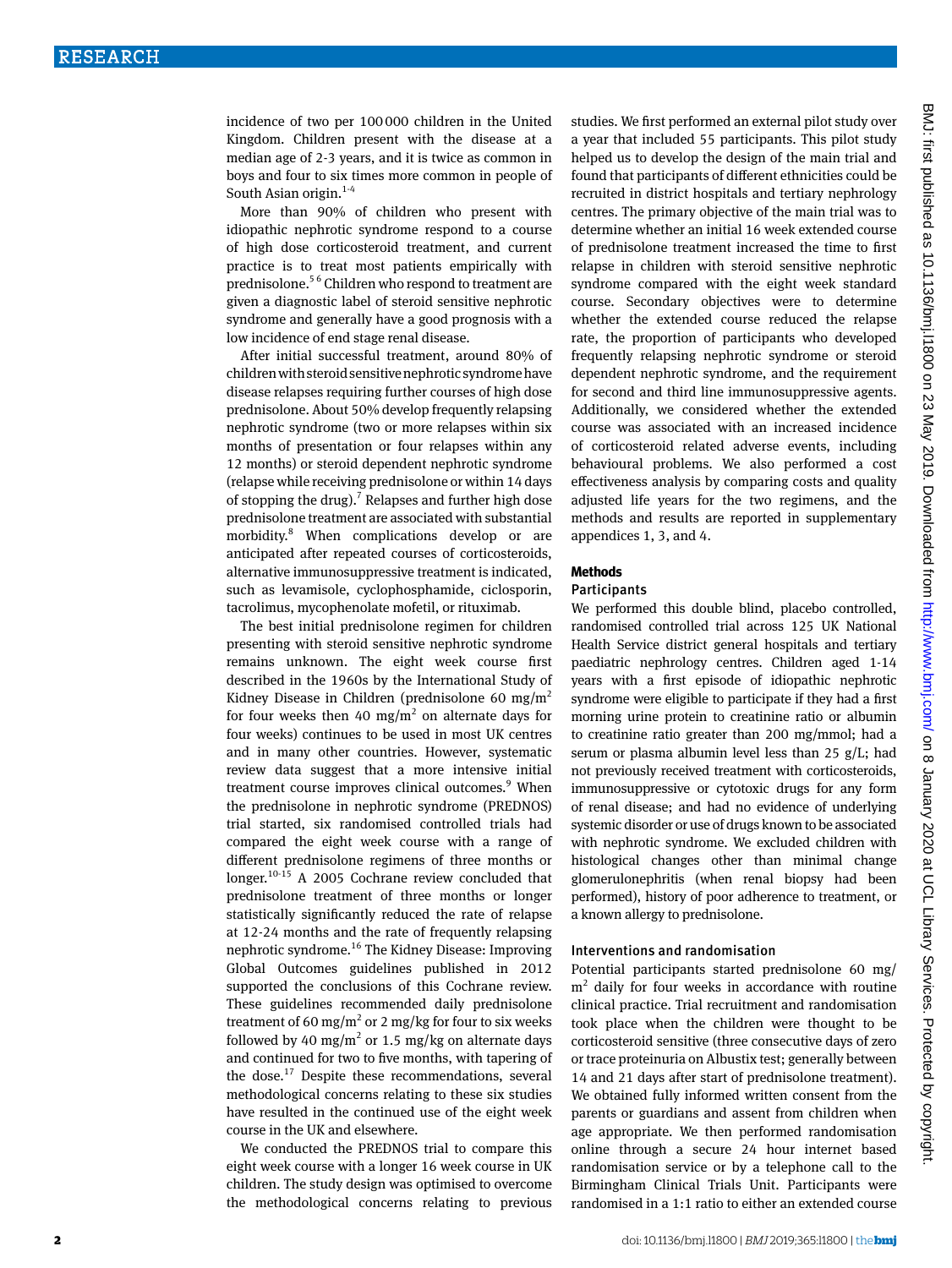of treatment or a standard course of treatment by using a minimisation algorithm to ensure balanced treatment allocation by ethnicity (South Asian, white, or other) and age (5 years or less, 6 years or more). The extended treatment group received prednisolone 60 mg/m<sup>2</sup> daily (maximum 80 mg) for four weeks followed by 12 weeks of prednisolone treatment on alternate days, starting at 60 mg/m<sup>2</sup> (maximum 80 mg) and tapering by 10  $mg/m^2$  every two weeks (total dose 3150 mg/m<sup>2</sup>). The standard treatment group received prednisolone 60 mg/ $m<sup>2</sup>$  daily (maximum 80 mg) for four weeks followed by 40 mg/m<sup>2</sup> (maximum 60 mg) on alternate days for four weeks (total dose 2240 mg/m<sup>2</sup>). In both groups, treatment in the first four weeks was open label and then it was blinded in the following 12 week phase, with matching placebo in the standard course (control) group. A central pharmacy dispensed the entire course of blinded trial drugs in crushable tablet form in blister packs, delivered by courier to the family home.

In accordance with routine clinical practice, children's first morning urine was tested for proteinuria (Albustix). We provided parents with a diary so that they could record urine test results and the drugs administered on a daily basis. Parents also used the diary to record illnesses and consultations with healthcare professionals (such as general practitioners, nurses, or hospital emergency department clinicians), and details of drugs prescribed or purchased over the counter. Families contacted their local trial site if the child had a relapse (urine analysis showed three consecutive days of 3+ proteinuria or generalised oedema in association with 3+ proteinuria) so that treatment could be prescribed. We also instructed families to call their local site if they had any other concerns—for example, if their child had developed new adverse events or they had questions about urine analysis results.

#### Trial assessments and data collection

We performed trial visits at 4, 8, 12, and 16 weeks, and then at 5, 6, 8, 10, 12, 18, 24, 30, 36, 42, and 48 months after the children started treatment with open label prednisolone. They were followed up for a minimum of 24 months and up to a maximum of 48 months. The trial finished when the last participant had completed 24 months of follow-up. At each trial visit, we recorded information on relapses, adherence to trial treatment, other drug treatments, adverse events, and use of healthcare resources. A full clinical assessment was performed, including height, weight, and blood pressure measurements. Any event that resulted in death, was life threatening, required admission to hospital or prolonged an existing hospital admission, caused persistent or major disability or incapacity, or resulted in a congenital anomaly or birth defect was considered a serious adverse event. These events were reported using specific forms.

Data recorded on case report forms were generally not the source data for clinical information. However, when self reported patient information on relapses and drug changes was taken from diaries and entered onto case report forms, these forms were considered to be the source data. We did not verify source data taken from diaries because the diaries were not retained.

Parents completed three questionnaires at 4 and 16 weeks, and then at 12, 24, 36, and 48 months: the Achenbach child behaviour checklist was used to assess behavioural change in eight categories (anxious/ depressed, withdrawn/depressed, somatic complaints, social problems, thought problems, attention problems, rule-breaking behaviour, and aggressive behaviour), and the paediatric quality of life inventory and the child health utility 9 dimension were used to assess quality of life.<sup>18-20</sup>

#### Sample size

The primary analysis was based on a log rank test of time to relapse. We expected a relapse rate of 60% at one year in the standard course group. To detect an absolute difference of 20% (considered a clinically meaningful difference by the paediatric nephrologists on the study team) in the relapse rate, from 60% in the standard course group to 40% in the extended course group, with 80% power and  $\alpha$ =0.05, we needed 200 participants. Allowing for a dropout rate of 15%, the total number of participants required was 236 (118 in each group).

#### Statistical analysis

The primary outcome measure was the time from starting open label prednisolone treatment to first relapse. We used Kaplan-Meier survival curves to visually present the time to first relapse. We compared the primary analysis of time to first relapse between groups using a log rank test. A Cox proportional hazard model was fitted to obtain a hazard ratio and 95% confidence intervals. As a secondary analysis, we also fitted a Cox proportional hazard model, which was adjusted for the minimisation variables of ethnicity (South Asian, white, or other) and age (5 years or less, 6 years or more). It is unlikely that a child will have a relapse while taking corticosteroids; however, it is possible for children in the standard course group to experience an early relapse in weeks 9-16 when receiving placebo, which could bias the results in favour of the extended course group. Corticosteroid dependency could also differ between the groups (defined as relapsing while receiving corticosteroid treatment or within 14 days of stopping the drug). To avoid the potential for bias in these situations, we set the relapse time to 18 weeks in children who had a relapse before 18 weeks. We also performed a secondary analysis of time to first relapse using the actual relapse date. Two a priori subgroup analyses were carried out for the primary outcome for the minimisation variables of ethnicity (South Asian, white, or other) and age (5 years or less, 6 years or more). We included a treatment group by subgroup interaction parameter in the Cox proportional hazard model to assess whether there were any differences in the treatment effect across the different stratums.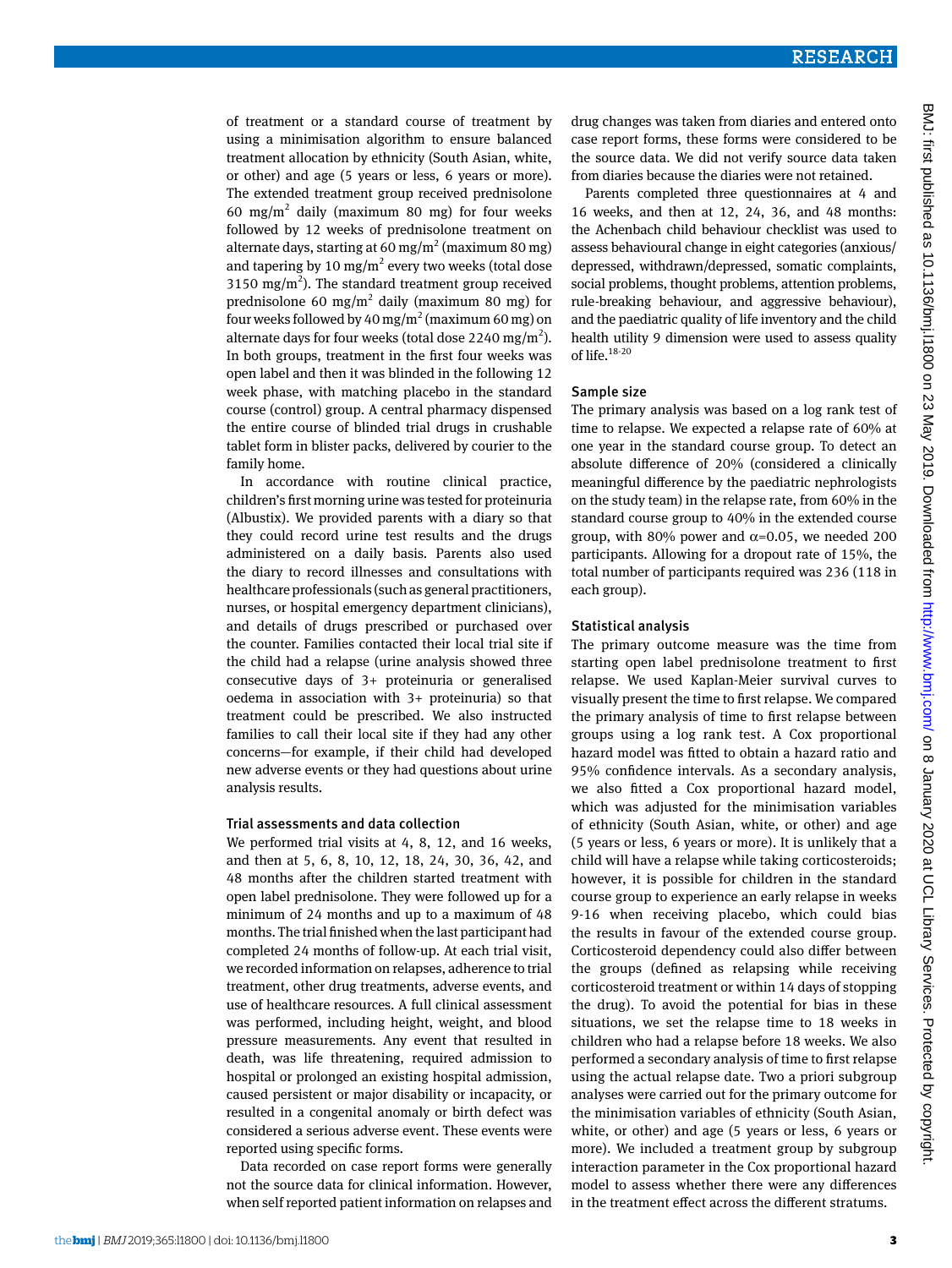Secondary outcomes were relapse rate, incidence of frequently relapsing nephrotic syndrome and of steroid dependent nephrotic syndrome, use of second line immunosuppressive drugs, rates of adverse events and serious adverse events, behavioural change using the Achenbach child behaviour checklist, and quality adjusted life years. We compared relapse rates (number for each child) using a negative binomial model to obtain an incident rate ratio. Categorical data items (eg, frequently relapsing nephrotic syndrome, steroid dependent nephrotic syndrome) were analysed using a  $\chi^2$  test, and relative risks were produced. We reported adverse event data on a Likert scale (none, mild, moderate, or severe). These data were dichotomised according to whether the participant experienced the adverse event or not, and relative risks were reported. The number of children who reported a serious adverse event was reported. The Achenbach child behaviour checklist was analysed using repeated measures methods. We converted the exploratory outcomes height, weight, body mass index, and blood pressure values to standard deviation scores and presented them graphically using longitudinal plots, with no statistical analysis planned.

We included participants in the analysis according to their initial randomised treatment allocation. We excluded participants who were found to be corticosteroid resistant after randomisation. This is not expected to introduce bias because most of the dropouts occurred before the start of randomised treatment, and clinicians were unaware of the treatment assigned to their patients. We describe this analysis as intention to treat. A hazard ratio or relative risk less than 1 favoured the children who received an extended course of treatment. Estimates of treatment effects are presented with 95% confidence intervals. P values are two tailed with a P value less than 0.05 considered statistically significant. Analyses were carried out using SAS version 9.4 (Cary, NC) or Stata 14 (StataCorp, College Station, TX).

#### Patient and public involvement

The trial protocol was reviewed by representatives of the UK Nephrotic Syndrome Trust (NeST) and the UK Renal Patient Support Group, who provided valuable input about trial design, acceptability of trial visit frequency, and adverse event monitoring. A NeST representative participated on the trial steering committee. After publication, the trial results will be disseminated to all study collaborators. The plain English summary of the study results will be sent to the participants and/or their parents through their responsible clinician. The summary will also be available on the NeST website and the PREDNOS study website [\(www.birmingham.](http://www.birmingham.ac.uk/prednos) [ac.uk/prednos\)](http://www.birmingham.ac.uk/prednos).

#### **Results**

#### Participants

Overall, 237 participants aged 1-14 years were recruited from 86 centres between July 2011 and October 2014; 119 were randomised to an extended course of treatment and 118 to a standard course of treatment. Fourteen (five in the extended course group and nine in the standard course group) were withdrawn early after randomisation because of loss of corticosteroid sensitivity, leaving an intention to treat analysis population of 223 (114 in the extended course group and 109 in the standard course group). Figure 1 shows the patient flow through the trial. When participants withdrew consent or were lost to follow-up, data collected up until that point were included in the analysis.

Baseline characteristics did not differ between the extended course and standard course groups (table 1). Most of the intention to treat population were boys (65%,  $n=146$ , 65% ( $n=145$ ) were aged less than 6 years, and 20% (n=44) were of South Asian origin. Eighty six (39%) did not complete their course of trial drugs. This was more common in the standard course group (extended course 32/114 (28%) *v* standard course 54/109 (50%);  $P=0.001$ ) and the main reason was relapse while double blind trial drugs were being administered. Adherence to trial drugs was high; 13% (n=29) reported missed doses and most of these patients reported missing only one or two doses. Attendance rates for follow-up trial visits were high, as were submission rates of clinical data and participant questionnaires (>90% of expected data received at each time point).

#### Primary outcome

No statistically significant difference was found in the primary outcome measure of time to first relapse between the extended course and standard course groups (fig 2; hazard ratio 0.87, 95% confidence interval 0.65 to 1.17; log rank  $P=0.28$ ). The median time to first relapse was 139 (interquartile range 90- 179) days for the extended course group versus 87 (64.5-134) days for the standard course group. Eighty per cent (n=179) of participants reported a relapse during trial follow-up (extended course 91/114 (80%) *v* standard course 88/109 (81%); difference −1%, 95% confidence interval −11% to 10%; table 2).

Prespecified subgroup analyses for the primary outcome for ethnicity (South Asian, white, or other) and age (5 years or less, 6 years or more) showed no clear evidence to suggest that the treatment effect differed between the participant subgroups. We found some evidence (P for interaction=0.08) that time to first relapse was increased in participants in the extended course group aged 5 years or less (hazard ratio 0.72, 95% confidence interval 0.50 to 1.05) compared with participants aged 6 years or more. In participants aged 6 years or more, time to first relapse was increased in those in the standard course group (1.26, 0.77 to 2.07).

#### Secondary outcomes

The total number of relapses in each participant ranged from zero to 15; nine participants in the extended course group and eight in the standard course group had 10 or more relapses. We found no differences in the mean number of relapses, the proportion developing frequently relapsing or steroid dependent nephrotic syndrome, or the number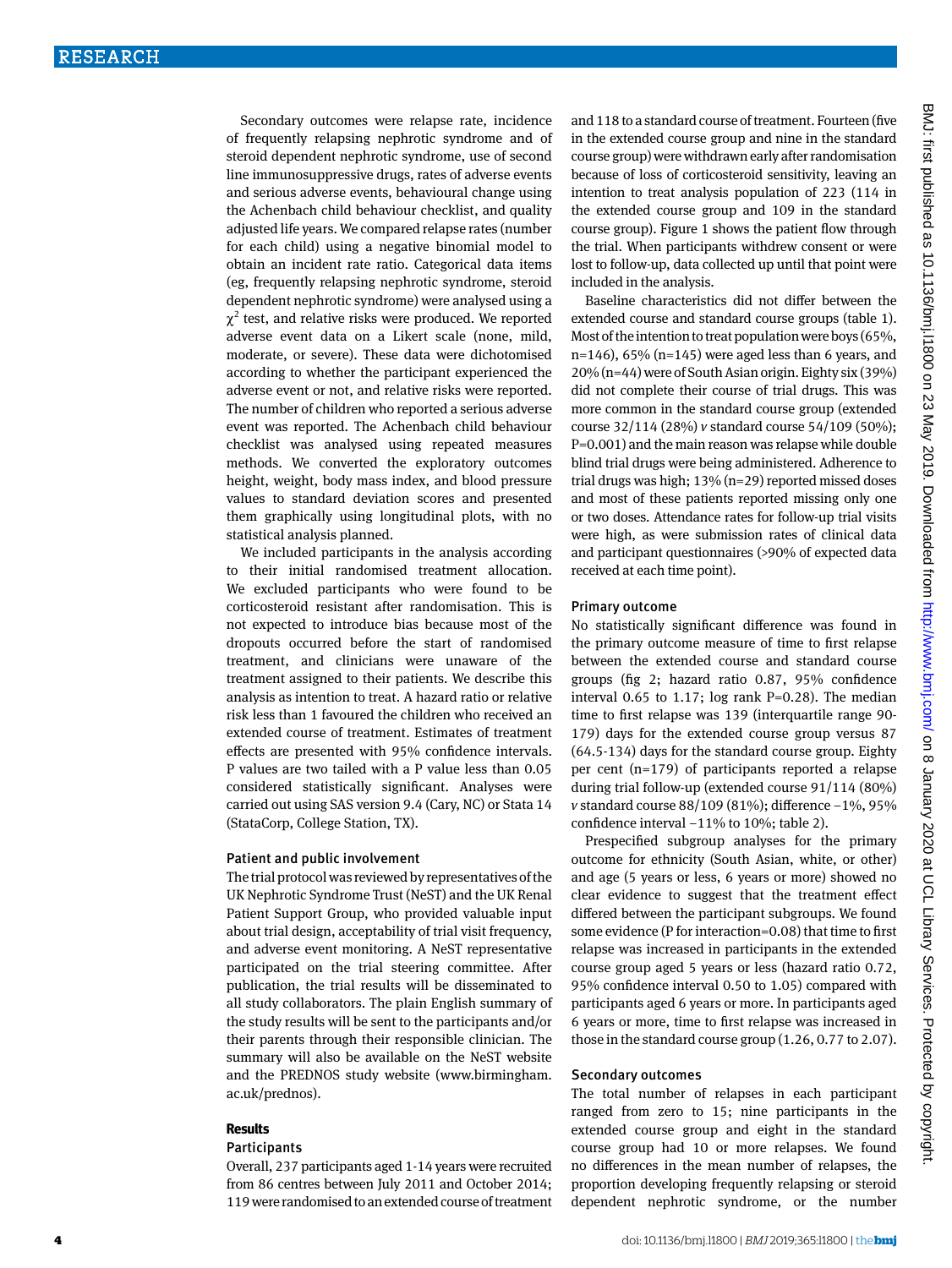# RESEARCH



BMJ: first published as 10.1136/bmj.11800 on 23 May 2019. Downloaded from http://www.bmj.com/ on 8 January 2020 at UCL Library Services. Protected by copyright BMJ: first published as 10.1136/bmj.11800 on 23 May 2019. Downloaded from <http://www.bmj.com/> on 8 January 2020 at UCL Library Services. Protected by copyright.

# Fig 1 | CONSORT diagram of participant flow through trial

requiring alternative immunosuppressive treatment. The total dose of prednisolone received during the trial (after completing the course of trial drugs) was not statistically significantly different between the two treatment groups (table 2).

#### Adverse events and behaviour

Table 3 shows the cumulative incidence of adverse events over the 24 months of follow-up. We found no differences between the two groups for any of these adverse events except for poor behaviour reported by parents (yes or no), which was more common in the standard course group. However, when we analysed the detailed quantitative behavioural data collected using the Achenbach child behaviour checklist we found no differences in behaviour score (P=0.28) or the proportion of participants reporting normal checklist scores at any time point during the trial.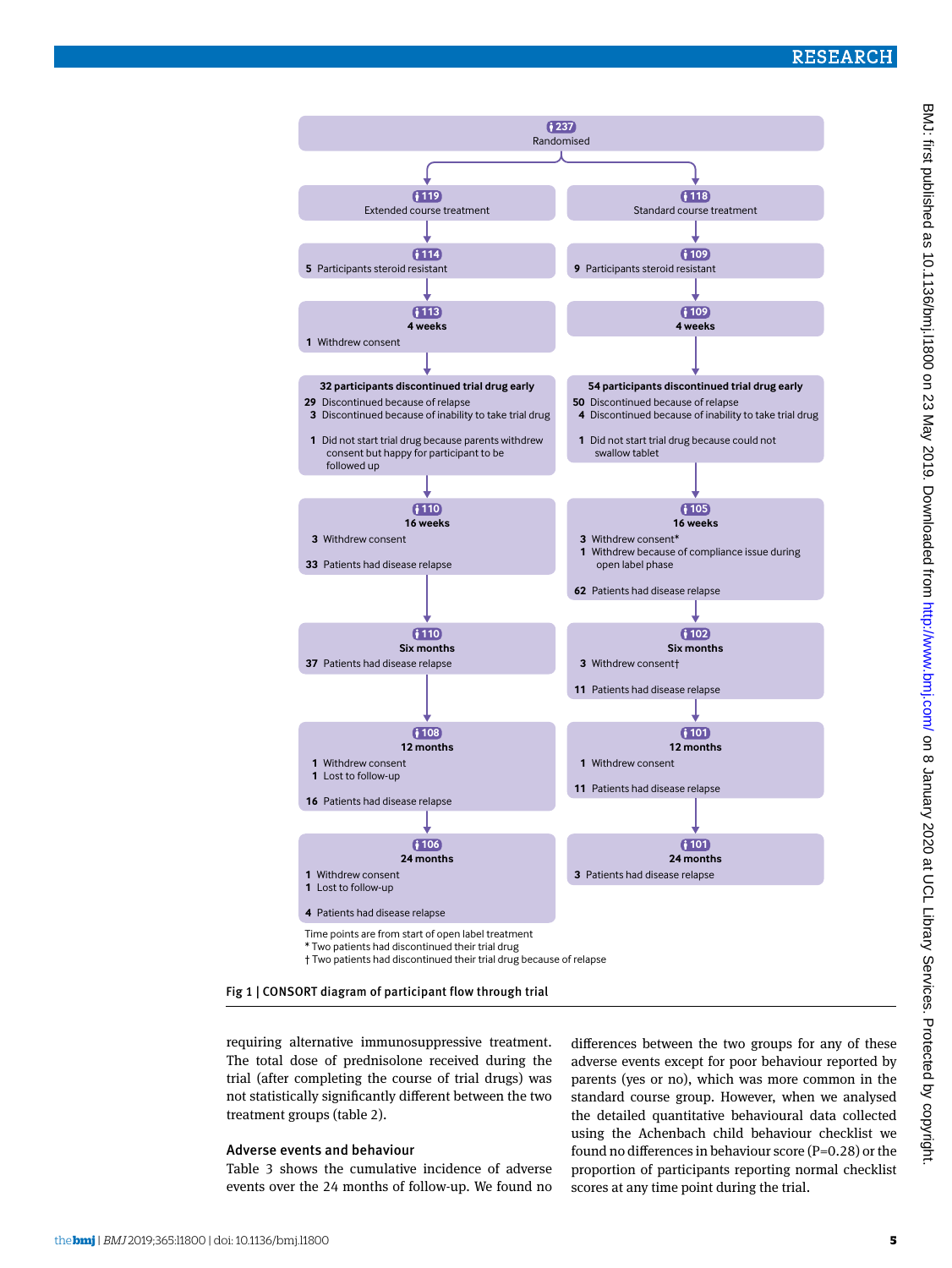Table 1 | Baseline characteristics of intention to treat population. Values are numbers (percentages) unless stated otherwise

| Characteristics                                             | Extended course group (n=119) | Standard course group (n=118) | Total $(n=237)$  |
|-------------------------------------------------------------|-------------------------------|-------------------------------|------------------|
| No of corticosteroid sensitive<br>participants              | 114                           | 109                           | 223              |
| Mean (SD) age (years)                                       | 5.1(3.2)                      | 4.7(2.9)                      | 4.9(3.1)         |
| Age (years):                                                |                               |                               |                  |
| $1 - 2$                                                     | 28(25)                        | 29(27)                        | 57(26)           |
| $3 - 5$                                                     | 45 (39)                       | 43 (39)                       | 88 (39)          |
| $6 - 11$                                                    | 35(31)                        | 34 (31)                       | 69 (31)          |
| $12 - 17*$                                                  | 6(5)                          | 3(3)                          | 9(4)             |
| Age (years)t:                                               |                               |                               |                  |
| $\leq 5$                                                    | 73 (64)                       | 72 (66)                       | 145(65)          |
| $\geq 6$                                                    | 41 (36)                       | 37 (34)                       | 78 (35)          |
| Boys                                                        | 68 (60)                       | 78 (72)                       | 146 (65)         |
| Ethnicityt:                                                 |                               |                               |                  |
| South Asian                                                 | 23(20)                        | 21(19)                        | 44(20)           |
| White                                                       | 75 (66)                       | 73 (67)                       | 148 (66)         |
| Other or not stated                                         | 16(14)                        | 15(14)                        | 31(14)           |
| Median (interquartile range) body                           | 90.0 (69.5-97.5)              | 85.3 (66.3-97.3)              | 87.5 (66.6-97.3) |
| mass index centile                                          |                               |                               |                  |
| Body mass index centile:                                    |                               |                               |                  |
| Underweight (<5th)                                          | 0(0)                          | 2(2)                          | 2(1)             |
| Healthy (5th-84th)                                          | 48 (42)                       | 52(48)                        | 100(45)          |
| Overweight (85th-95th)                                      | 24(21)                        | 19(17)                        | 43 (19)          |
| Obese (≥95th)                                               | 42 (37)                       | 36(33)                        | 78 (35)          |
| Mean (SD) open label daily predniso-<br>lone dose $(mg/m2)$ | 58.0 (6.8)                    | 58.5(5.9)                     | 58.2(6.4)        |
|                                                             |                               |                               |                  |

\*Participants were eligible for the trial if they were aged 1-14 years at time of diagnosis.

†Minimisation variable.

#### Serious adverse events

Forty six participants reported 67 serious adverse events (extended course 19/114 (17%) *v* standard course 27/109 (25%); P=0.13). Serious adverse events most commonly related to admission for disease relapse or bacterial infection. We considered six serious adverse events in the extended course group and five in the standard course group to be drug related, although none resulted in discontinuation of the trial drug. The one death due to unintentional injury was unrelated to the trial.

#### Exploratory outcomes

The mean height, weight, and body mass index z scores did not differ between the two treatment groups at any time point throughout the trial period. We found a progressive increase in height z score and decrease in body mass index z score over the trial period (supplementary figs 1 and 2). No differences were found in mean systolic and diastolic blood pressure between the two treatment groups at any time point throughout the trial, with a trend to reduction in z score with increasing time after presentation (supplementary fig 3).

#### Cost effectiveness analysis

Supplementary appendices 1, 3, and 4 report full details of the economic evaluation. In brief, we found the extended course of treatment to be cheaper than the standard course after allowing for all primary care, secondary care, and prescription costs over 24 months. Furthermore, the extended course produced a small incremental gain in quality of life compared with the standard course. These findings mean that the extended course was a cost effective use of healthcare resources when conventional rules of cost effectiveness were applied.

#### **Discussion**

The PREDNOS trial recruited UK children with steroid sensitive nephrotic syndrome and compared an initial extended 16 week course of prednisolone treatment with the standard eight week course described by the International Study of Kidney Disease in Children. The results did not show any clinical benefit on key primary and secondary clinical endpoints. We found no statistically significant difference between the two treatment groups in the outcome measures: time to first relapse of nephrotic syndrome; incidence of any relapse or the number of relapses experienced; the proportion of participants who went on to develop frequently relapsing or steroid dependent nephrotic syndrome; or the requirement for alternative non-corticosteroid immunosuppressive treatment. Confidence intervals for the incidence of any relapse excluded clinically important benefit. Subgroup analyses showed no clear evidence that the treatment effect differed according to ethnicity or age, although the trial was not powered to detect differences in subgroups.

Although there is no evidence that an extended course of prednisolone treatment statistically significantly reduces clinical endpoints, the direction of the effect was to delay the time to relapse. We found some evidence that an extended course of prednisolone reduced healthcare resource use in the first two years and resulted in a small improvement in quality of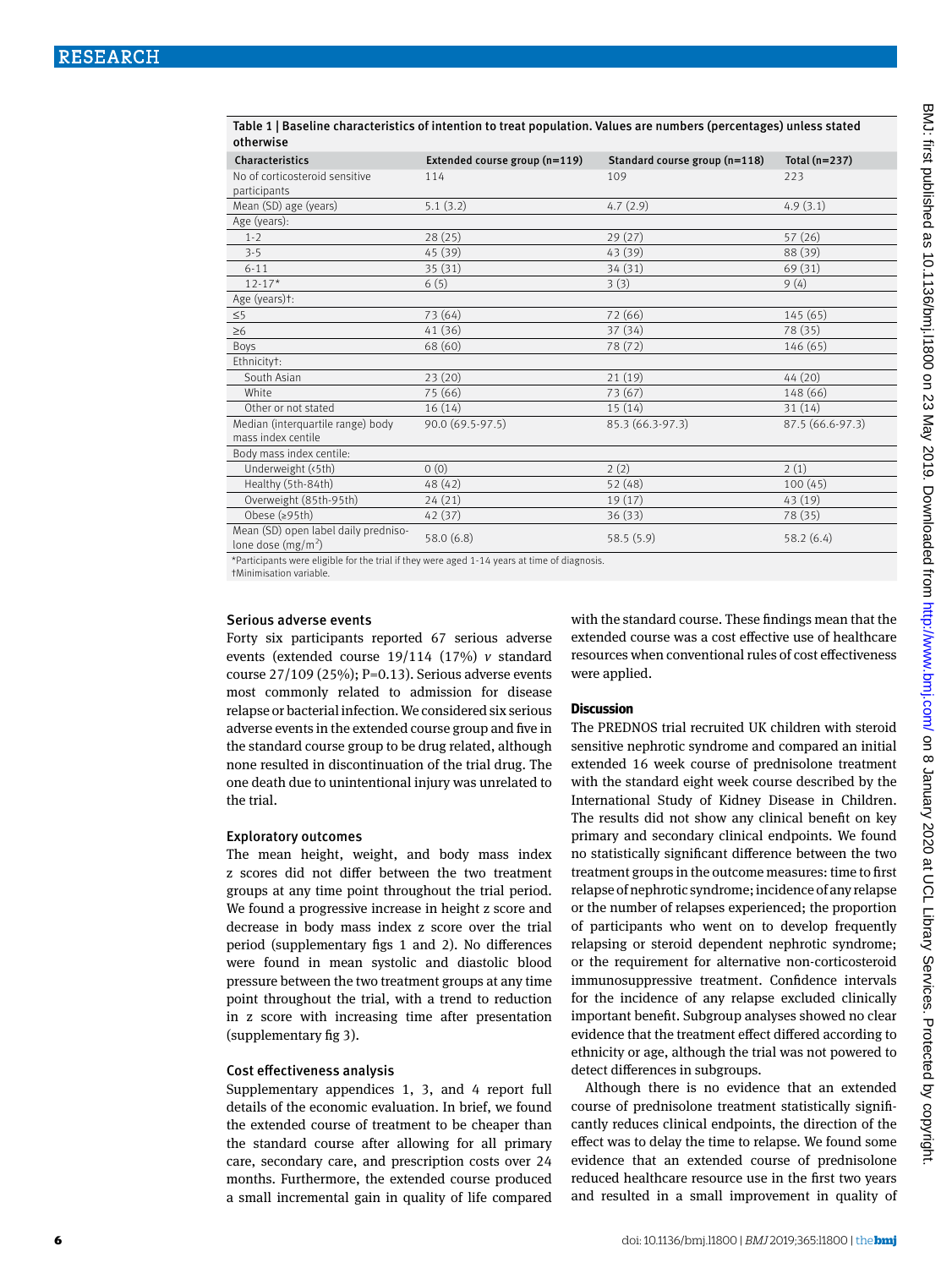

life. Combined in a cost effectiveness analysis, these findings provide evidence that an extended course of treatment is a cost effective use of healthcare resources.

#### Strengths and weaknesses of this study

The randomised, double blind, placebo controlled trial design ensured a low risk of selection, performance, detection, and selective reporting bias. The unselected trial population with broad inclusion criteria that was recruited from 86 centres across the UK included 44 (20%) participants from the South Asian community. The trial was therefore representative of UK children presenting with steroid sensitive nephrotic syndrome. The inclusion of a substantial proportion of participants of South Asian origin is of particular importance because of the increased incidence of the disease in this group. In addition, the UK South Asian population is generally under-represented in clinical trials, with recruitment posing several challenges.<sup>21</sup>

We managed to recruit around one third of all UK children who presented with steroid sensitive nephrotic syndrome over the trial period, which indicates a high level of acceptance of the trial among patients and clinicians. We used internationally recognised definitions of disease outcomes from the International Study of Kidney Disease in Children. We also chose a primary outcome measure that was believed to be of great clinical importance by clinicians and patient advisors and was consistent with the outcome measures used in many other studies. We systematically produced data on adverse effects related to corticosteroid treatment; these data are clinically relevant and of great importance to families but are often ignored. Baseline features were well balanced and the dropout rate was low and rate of completion of visits high.

Possible weaknesses include the potential exclusion of young children who were unable to take the trial drug, which was provided as a crushable tablet, rather than a suspension or in soluble or dispersible form. We found 14 participants to be steroid resistant after randomisation but before any difference in treatment regimen started, and we withdrew these children from the trial. In practice, these patients would not receive the extended or standard course of treatment, and so the intention to treat analysis was not compromised.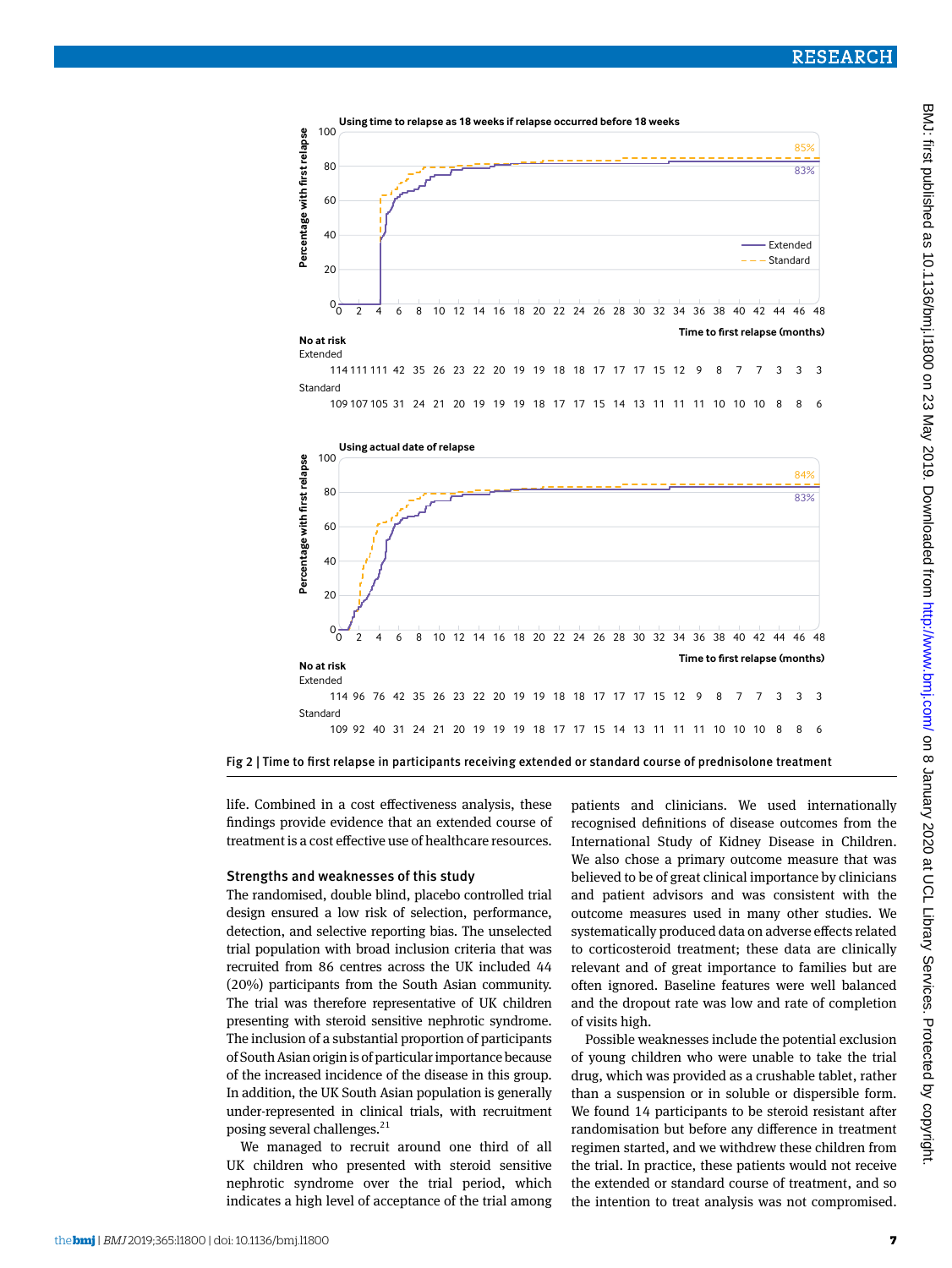#### Table 2 | Secondary outcome measures in extended course and standard course groups. Values are numbers (percentages) unless stated otherwise

| Secondary outcome measures                    | <b>Extended course</b><br>group | <b>Standard course</b><br>group | Estimate (extended v short<br>course) (95% CI)         | P value |
|-----------------------------------------------|---------------------------------|---------------------------------|--------------------------------------------------------|---------|
| Relapse                                       | $n = 114$                       | $n = 109$                       |                                                        |         |
| No of relapses                                | 454                             | 394                             |                                                        |         |
| No of participants who had a relapse          | 91 (80)                         | 88 (81)                         | $0.87*$ (0.65 to 1.17)                                 | 0.28    |
| Mean (SD) No of relapses for each participant | 3.98(3.30)                      | 3.61(3.25)                      | 1.09† (0.86 to 1.39)                                   | 0.46    |
| No of participants who had FRNS               | 60(53)                          | 55 (50)                         | $1.04\pm(0.81$ to $1.35)$                              | 0.75    |
| No of participants who had SDNS               | 48 (42)                         | 48(44)                          | $0.96\pm(0.71$ to 1.29)                                | 0.77    |
| Second line immunosuppressive drugs           |                                 |                                 |                                                        |         |
| No of participants who received               | 62(54)                          | 61 (56)                         | 0.97 f (0.77 to 1.23)                                  | 0.81    |
| immunosuppressant drugs                       |                                 |                                 |                                                        |         |
| Type of immunosuppressant drug:               |                                 |                                 |                                                        |         |
| Ciclosporin                                   | 4(4)                            | 6(6)                            |                                                        |         |
| Tacrolimus                                    | 18(16)                          | 8(7)                            |                                                        |         |
| Levamisole                                    | 34 (30)                         | 35(32)                          |                                                        |         |
| Cyclophosphamide                              | 29(25)                          | 31(28)                          |                                                        |         |
| Mycophenolate mofetil                         | 15(13)                          | 13(12)                          |                                                        |         |
| Rituximab                                     | 1(1)                            | 5(5)                            |                                                        |         |
| Corticosteroid dose                           | $n = 94$                        | $n = 90$                        |                                                        |         |
| Mean (SD) total prednisolone dose (mg)#       | 6674.1 (4998.2)                 | 5474.6 (3697.3)                 | Mean difference=1199.5<br>$(-83.8 \text{ to } 2482.8)$ | 0.07    |

A ratio less than 1, and a negative mean difference, favours the extended course group.

FRNS=frequently relapsing nephrotic syndrome; SDNS=steroid dependent nephrotic syndrome.

\*Hazard ratio.

†Incident rate ratio.

‡Relative risk.

‡Total dose received during trial (after completion of trial drug).

The mean age of participants was 4.9 years, which is higher than the median age of presentation in the International Study of Kidney Disease in Children (3 years). The mean age in our trial is, however, comparable to the median ages of 4.2-6.7 years in the three most recent randomised controlled trials of corticosteroid treatment in children with steroid sensitive nephrotic syndrome.

#### Comparison with other studies

The Kidney Disease: Improving Global Outcomes 2012 treatment recommendations were based on six trials that were reported before the start of the PREDNOS trial, but they all had methodological deficiencies.<sup>10-15</sup> None was adequately blinded and there were additional concerns about selection, performance, detection, and attrition biases. While we conducted the PREDNOS trial, two randomised controlled trials were reported that compared shorter and longer corticosteroid regimens. One of these trials was a high quality Japanese study that compared eight weeks of prednisolone treatment with six months of treatment.<sup>22 23</sup> Similar to PREDNOS, the findings showed no benefit of treatment extension.

Our outcome data are similar to those reported in previous studies; in particular the overall proportion of participants who had a relapse and the rate of frequently relapsing nephrotic syndrome. Previous studies have been inconsistent in the monitoring and reporting of adverse events associated with using corticosteroids. However, meta-analyses have consistently shown no difference in risk of adverse events between an eight week course of prednisolone treatment and longer duration regimens. Similar to these findings, we found no differences in adverse events between the extended course and standard course groups in PREDNOS; one exception was poor behaviour reported by parents, which was more common in the standard course group. However, despite this difference in reported behaviour, when parents completed the Achenbach child behaviour checklist, no statistically significant differences in behaviour scores were detected that might indicate a clinical concern. Consistent with current UK clinical practice, in this trial we did not routinely perform formal slit lamp ophthalmic assessment, regular blood tests, or dual energy x ray absorptiometry scans to

Table 3 | Cumulative incidence of adverse events over 24 months of follow-up. Values are numbers (percentages) unless stated otherwise

| Adverse event      | Extended course group (n=114) | Standard course group (n=109) | Relative risk (95% CI) |
|--------------------|-------------------------------|-------------------------------|------------------------|
| Cushingoid facies  | 83(73)                        | 78 (72)                       | 1.02 (0.88 to 1.19)    |
| Striae             | 14(12)                        | 7(6)                          | 1.92 (0.81 to 4.54)    |
| Hypertrichosis     | 45 (39)                       | 41(38)                        | 1.05 (0.77 to 1.45)    |
| Acne               | 12(11)                        | 7(6)                          | 1.64 (0.68 to 3.99)    |
| Increased appetite | 106(93)                       | 103(94)                       | 1.00 (0.94 to 1.07)    |
| Poor behaviour     | 94(82)                        | 101(93)                       | 0.90 (0.82 to 0.98)    |
| Glycosuria         | 19(17)                        | 14(13)                        | 1.34 (0.72 to 2.48)    |
| Cataract           | 1(1)                          | 1(1)                          | 0.96 (0.06 to 15.00)   |
| Abdominal pain     | 49(43)                        | 51(47)                        | $0.91$ (0.69 to 1.20)  |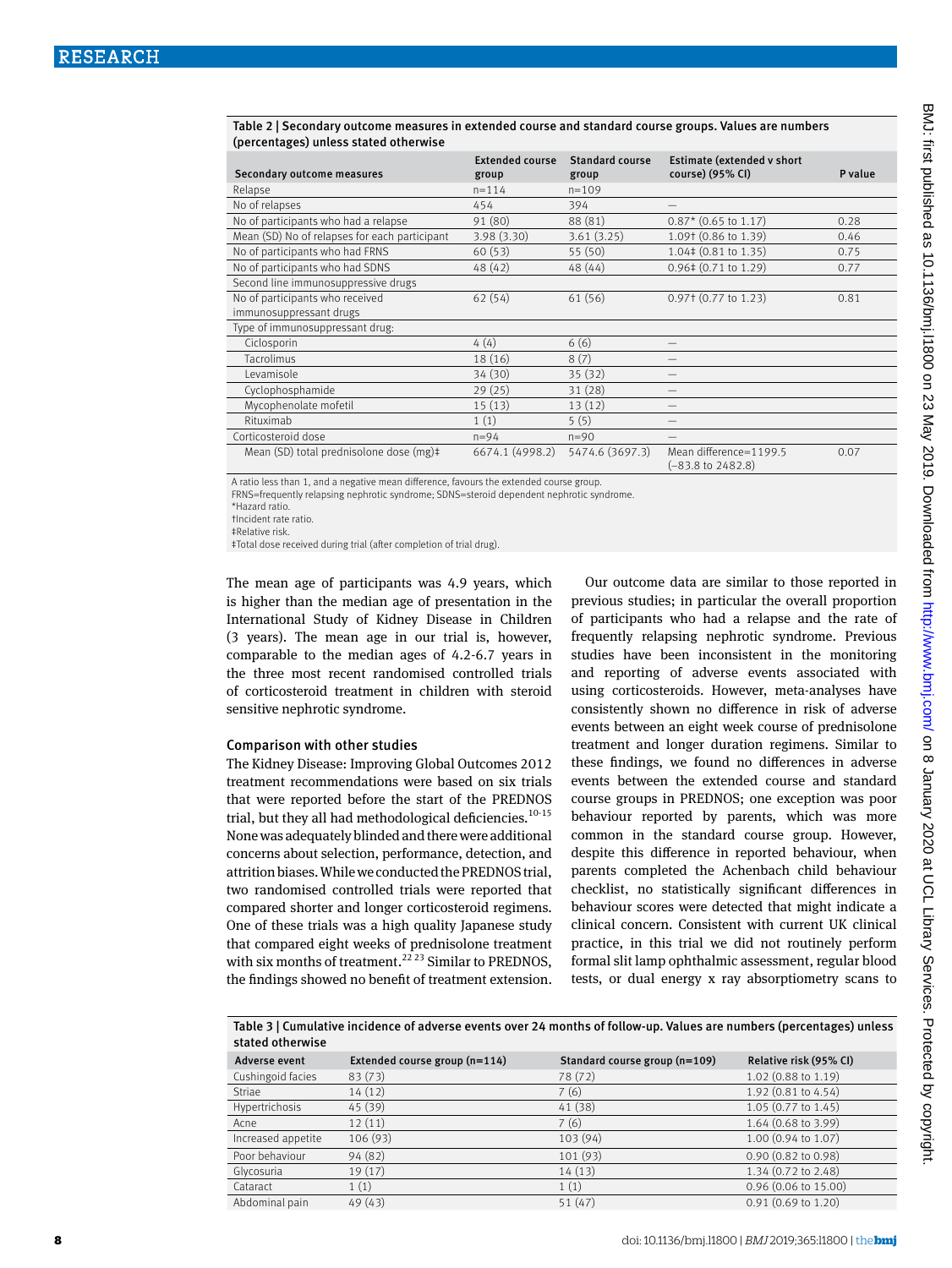assess bone mineral density. These tests have been included in the protocols of other recent high quality randomised controlled trials; the overall incidence of cataract, major persistent biochemical abnormality, and bone mineral density abnormality was low.

Our data suggest a possible advantage of an extended course of prednisolone treatment in children younger than 6 years, although the trial was not powered to detect differences in subgroups. This advantage has also been identified in other randomised controlled trials $^{23}$  and warrants further investigation. We suggest an individual patient data meta-analysis, particularly as several studies have shown that children aged less than 6 years generally have a higher risk of frequently relapsing nephrotic syndrome and steroid dependent nephrotic syndrome.<sup>11 23-25</sup> The shift of evidence away from the use of an extended course of treatment back to a standard course of treatment raises the problem of whether further studies should investigate if corticosteroid courses can be reduced further in steroid sensitive nephrotic syndrome. This subject has been dealt with in an early randomised controlled trial, which showed the relapse rate and incidence of frequently relapsing nephrotic syndrome were higher in children who received a shorter course of treatment rather than a standard course of treatment.<sup>26</sup> However, in common with many of the earlier studies in this disease group, the trial was at risk of several biases.

The supplementary material reports the economic evaluation, which shows the extended course of treatment to be cost effective. We found healthcare costs in the extended course group were reduced because of fewer primary care visits and hospital admissions, lower costs of some drugs, and increased quality of life measured at various time points. These economic observations are compatible with the clinical outcomes because they act in the same direction as the increase in time to relapse with the extended course of treatment. Cost effectiveness analyses focus on the combined ratio of costs and outcomes. In our analysis, the extended course was cheaper and produced a gain in quality of life, therefore it offered a cost effective use of resources.

#### Conclusions and policy implications

The PREDNOS trial provides evidence that an extended 16 week course of prednisolone treatment will not improve important clinical endpoints compared with the standard eight week course of treatment. However, depending on the decision making criteria, extended course treatment could offer a cost effective use of healthcare resources. Concerns about adverse events from extended prednisolone treatment were not supported.

#### AUTHOR AFFILIATIONS

<sup>1</sup>Department of Paediatric Nephrology, Royal Manchester Children's Hospital, Manchester, UK

<sup>2</sup> Manchester Academic Health Science Centre, University of Manchester, Manchester M13 9PL, UK

<sup>3</sup> Birmingham Clinical Trials Unit, Institute of Applied Health Research, University of Birmingham, Birmingham, UK

4 Health Economics Unit, Institute of Applied Health Research, University of Birmingham, Birmingham, UK

<sup>5</sup> Centre for Nephrology, University College London, London, UK 6 Institute of Applied Health Research, University of Birmingham, Birmingham, UK

7 NIHR Birmingham Biomedical Research Centre, University Hospitals Birmingham NHS Foundation Trust and University of Birmingham, Birmingham, UK

8 Cancer Research UK Clinical Trials Unit, University of Birmingham, Birmingham, UK

We thank the National Institute for Health Research (NIHR) Health Technology Assessment for funding this trial; Kidney Research UK and Kid's Kidney Research for funding the pilot trial; the participants and their parents; the NIHR Clinical Research Network: Children for support with the trial set-up and recruitment; the clinical trials pharmacy at Birmingham Children's Hospital for dispensing and distributing the trial drug; Elisabeth Hodson and Jonathan Craig of the Cochrane Kidney and Transplant Group; the service users group from the UK Nephrotic Syndrome Trust and the renal patient support group, in particular Wendy Cook, Samantha Davies-Abbott, and Shahid Muhammad for help with trial design and conduct and review of the English summary; the British Association for Paediatric Nephrology; and the Royal College of Paediatrics and Child Health.

See supplementary file for the detailed list of PREDNOS contributors.

The PREDNOS study will be published in full as Webb NJA, Woolley RL, Lambe T, et al. Sixteen week versus standard eight week prednisolone therapy for childhood nephrotic syndrome: the PREDNOS RCT. *Health Technol Assess* 2019;23 [\(www.birmingham.ac.uk/prednos](http://www.birmingham.ac.uk/prednos)).

Contributors: NJAW was the chief investigator, developed and ran the pilot study and the main study, led protocol development, recruited participants, interpreted study findings, and led the drafting of the paper. RLW undertook statistical analysis, interpreted study findings, contributed to writing the paper, and commented on the paper. TL performed cost effectiveness analyses and wrote the health economic content. EF developed the economic evaluation protocol, supervised economic analyses, contributed to writing the economic content, and commented on the paper. EAB oversaw the coordination and management of the study, had major input in developing the protocol, managed the delivery and execution of the study, contributed to writing the paper, and commented on the paper. ENB oversaw the coordination of the study from set-up to final report, had substantial input into the study set-up and management, and commented on the paper. RST was the original chief investigator, contributed to study design and management, and commented on the paper. CC was the statistical lead for the pilot study, designed the main study, helped with protocol development, interpreted study findings, and commented on the paper. IID reviewed the statistical and economic analyses and results of the study, assisted in interpreting study findings, contributed to writing the paper, and commented on the paper. KW designed the study, interpreted study findings, and commented on the paper. NJI was responsible for the statistical aspects of the study, contributed to protocol development, supervised statistical analyses, interpreted study findings, contributed to writing the paper, and commented on the paper. NJAW is the guarantor. The corresponding author attests that all listed authors meet authorship criteria and that no others meeting the criteria have been omitted.

Funding: The PREDNOS study was funded by an investigator led grant from the National Institute for Health Research (NIHR) Health Technology Assessment (HTA) programme (HTA grant reference No 08/53/31). This report presents independent research commissioned by the NIHR. The views and opinions expressed by the authors in this publication are those of the authors and do not necessarily reflect those of the UK National Health Service, the Medical Research Council, the NIHR Central Commissioning Facility, Evaluation, Trials and Studies Coordinating Centre, the HTA programme, or the Department of Health. The researchers in the PREDNOS study are independent of the funders. All authors had full access to all of the data (including statistical reports and tables) in the study and can take responsibility for the integrity of the data and the accuracy of the data analysis.

Competing interests: All authors have completed the ICMJE uniform disclosure form at [www.icmje.org/coi\\_disclosure.pdf](http://www.icmje.org/coi_disclosure.pdf) and declare: NJAW has served on advisory boards within the past five years for Abbvie, Alexion, AMAG, Astellas, Raptor, Takeda, and UCB. These related to the design and conduct of early phase trials in childhood kidney disease. None related to the treatment of corticosteroid sensitive nephrotic syndrome.Ethical approval: This study was approved by the North West 7 Research Ethics Committee